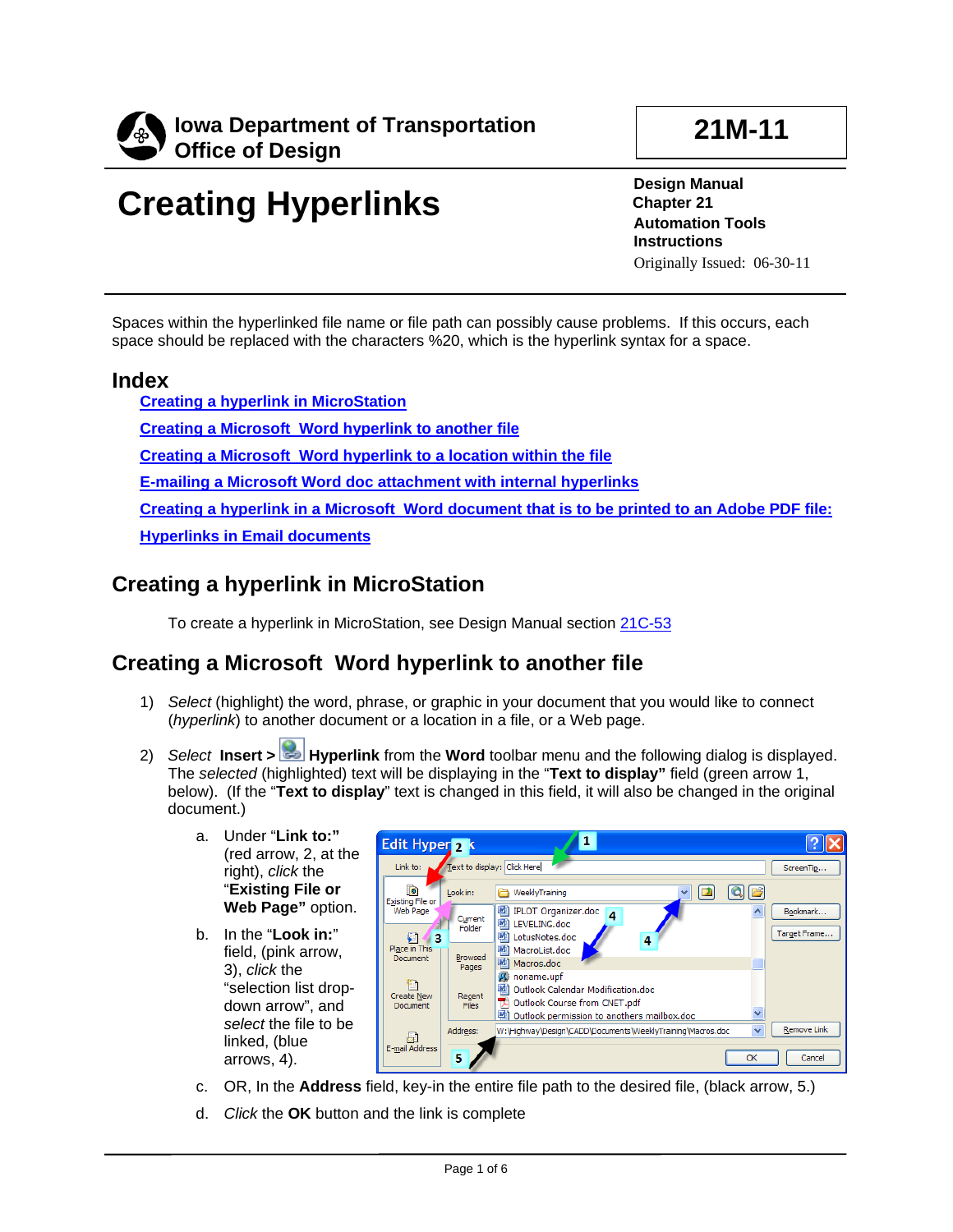# <span id="page-1-0"></span>**Creating a Microsoft Word hyperlink to a location within the file**

- 1) Create a **Bookmark** at the location to be hyperlinked.
	- a. *Select* (highlight) the text to receive the bookmark, (yellow arrow at the right)
	- b. *Select* **Insert > Bookmark** from the Word toolbar menu (not shown)
	- c. *Enter* (key-in) the desired text for the bookmark name, (green arrow)
	- d. You must use the "underbar" character rather than spaces in the Bookmark name, (red arrow and oval)
	- e. After the Bookmark name has been entered, *click* the **Add** button (blue arrow)

| Removing an Attachment from an email<br>Make ours you are you wing the email in the full window |        |
|-------------------------------------------------------------------------------------------------|--------|
| <b>Bookmark</b>                                                                                 | 2 X    |
| Bookmark name:                                                                                  |        |
| Remove dttachment from email                                                                    | Add    |
|                                                                                                 | Delete |
|                                                                                                 | Go To  |
|                                                                                                 |        |
|                                                                                                 |        |
|                                                                                                 |        |
| Sort by: C Name                                                                                 |        |
| C Location                                                                                      |        |
| Hidden bookmarks                                                                                |        |
|                                                                                                 | Cancel |

- 2) *Select* (highlight) the text or item that is to receive the hyperlink, (yellow arrow below). The *selected* text will be displaying in the "**Text to display"** field (green arrow). (If the "**Text to display**" text is changed in this field, it will also be changed in the original document.)
- 3) In the **Link to:** field, *select*  **Place in This Document**, (red arrow).
- 4) *Select* (highlight) the **Bookmark** name, (Blue arrow)
- 5) *Click* the **OK** button, (pink arrow)

The selected item or text in the document should now be linked to the bookmarked item.

| Removing an attachment from an Outlook email                                     |              |
|----------------------------------------------------------------------------------|--------------|
| <b>Insert Hyperlink</b>                                                          | 口凶           |
| Text to display: Removing an attachment from an Outlook email<br>Link to:        | ScreenTip    |
| Select a place in this document:<br>ø                                            |              |
| <b>Existing File g</b><br>Top of the Document<br>Web Pa<br>E Headings            |              |
| $-21M-11$<br>- Creating Hyperlinks                                               | Target Frame |
| Place in This<br><b>E</b> -Bookmarks<br>Document<br>Remove_attachment_from_email |              |
|                                                                                  |              |
| <b>Create New</b><br>Document                                                    |              |
|                                                                                  |              |
| E-mail Address<br>OK                                                             | Cancel       |
|                                                                                  |              |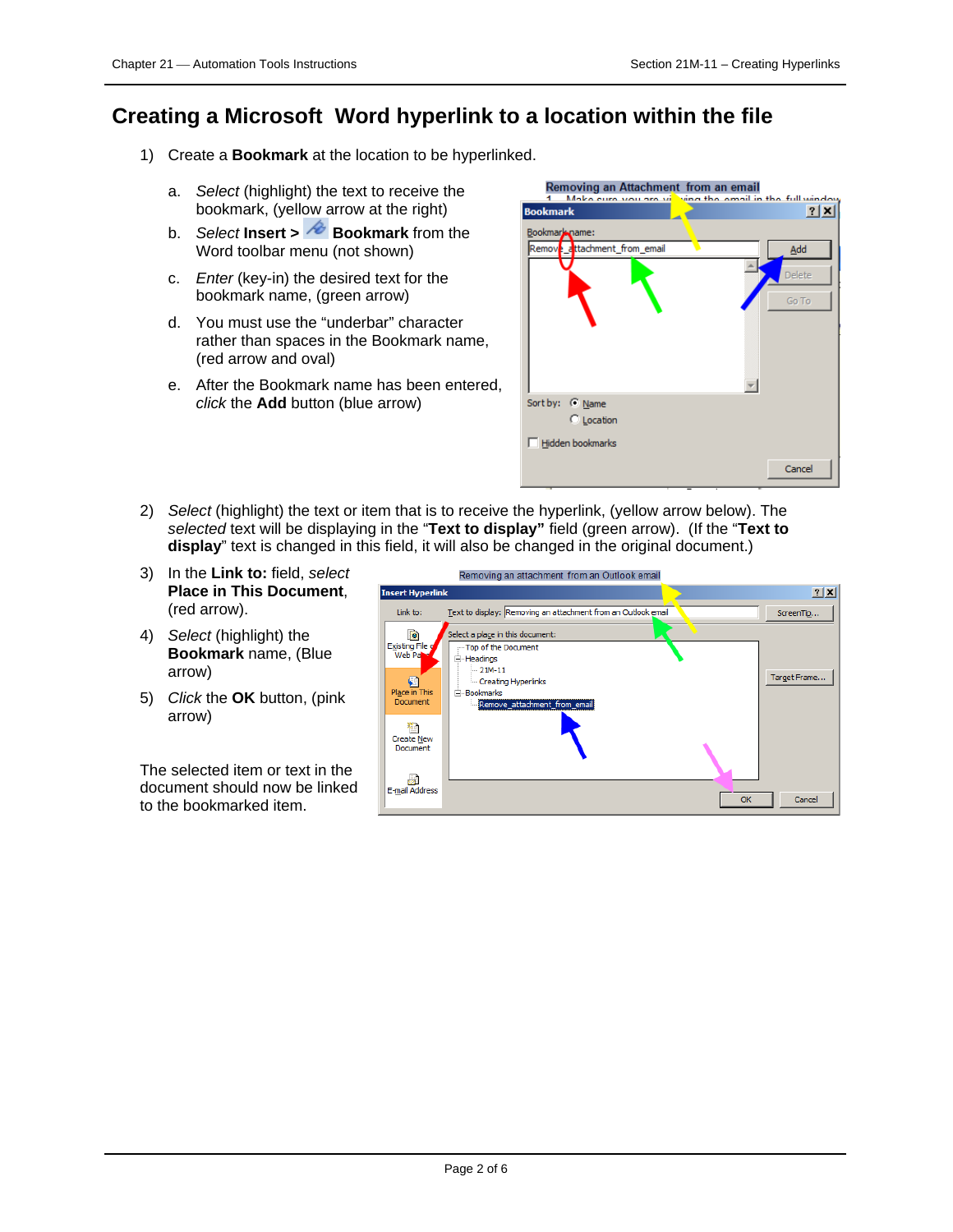$\sqrt{2}$ 

 $\overline{\phantom{a}}$ Cancel

# **Emailing a Microsoft Word doc attachment with internal hyperlinks**

There are instances when a Microsoft program may "determine" that the full file path is not necessary for an internal document hyperlink and will remove the full path, as shown at the right. When the e-mail recipient tries to open a link without the full path, an error message will be received stating that the document cannot be found. This can be corrected by doing the following:

Before e-mailing the linked document, edit the hyperlink by *hovering* the curser over the link in the document, then *right-click > Edit Hyperlink. M*anually enter (key-in) the full file path in the **Address** field, (as shown at the right), and click **OK.**



**NOTE:** The Microsoft **Word Options** may be set to use "**CTRL** > *Click"* to access a hyperlink in a **Word** document. This can be altered, (as desired), by the steps shown below.

| $\equiv$<br>1 PDF File search.doc<br><b>Editing options</b><br>Proofing<br>2 Test file.doc<br>-14<br>$\triangledown$ Typing replaces selected text<br>Open<br>Save<br>同<br>3 Creating Hyperlinks_21M-11.doc<br>$\vee$ When selecting, automatically select entire word<br>Advanced<br>$\equiv$<br>4 Test file.doc<br>Allow text to be dragged and dropped<br>$\triangledown$ Use CTRL + Click to follow hyperlink<br>5 PDF File search.doc<br>$\equiv$<br>Customize<br>$\equiv$<br>6 2010-10 Automation News.doc<br>Add-Ins<br>$\triangledown$ Use smart paragraph selection<br>-14<br>7 Cornerstone map, 8.5 x 11.doc<br>$\triangledown$ Use smart cursoring<br><b>Trust Center</b><br>同<br>8 Cornerstone map.doc<br>Use the Insert key to control overtype mode<br><b>Resources</b><br>9 Readme.docx<br>同<br>Use overtype mode<br>Save As<br>Prompt to update style<br>$\equiv$<br>$\Box$<br>Computer clean-up.doc<br>Use Normal style for bulleted or numbered lists<br>п<br>$\equiv$<br>Computer clean-up.doc<br>Print<br>☑ Keep track of formatting<br>一回<br>readme.doc<br>Mark formatting inconsistencies<br>$\equiv$<br>12009_John Chester_3468865.doc<br>$\triangleright$ Enable click and type<br>Prepare<br>同<br>12008_John Chester_3651157.doc<br>Default paragraph style:<br>Normal<br>$\equiv$<br>Ref500-2.doc<br>Computer clean-up.doc<br>$\equiv$<br>Send<br>OK<br>一回<br>Digital Vloice Recorder.doc<br>Publish |         | <b>Recent Documents</b> | Display | Advanced options for working with Word.                       |
|--------------------------------------------------------------------------------------------------------------------------------------------------------------------------------------------------------------------------------------------------------------------------------------------------------------------------------------------------------------------------------------------------------------------------------------------------------------------------------------------------------------------------------------------------------------------------------------------------------------------------------------------------------------------------------------------------------------------------------------------------------------------------------------------------------------------------------------------------------------------------------------------------------------------------------------------------------------------------------------------------------------------------------------------------------------------------------------------------------------------------------------------------------------------------------------------------------------------------------------------------------------------------------------------------------------------------------------------------------------------------------------------------------------------------------|---------|-------------------------|---------|---------------------------------------------------------------|
|                                                                                                                                                                                                                                                                                                                                                                                                                                                                                                                                                                                                                                                                                                                                                                                                                                                                                                                                                                                                                                                                                                                                                                                                                                                                                                                                                                                                                                | New     |                         |         |                                                               |
|                                                                                                                                                                                                                                                                                                                                                                                                                                                                                                                                                                                                                                                                                                                                                                                                                                                                                                                                                                                                                                                                                                                                                                                                                                                                                                                                                                                                                                |         |                         |         |                                                               |
|                                                                                                                                                                                                                                                                                                                                                                                                                                                                                                                                                                                                                                                                                                                                                                                                                                                                                                                                                                                                                                                                                                                                                                                                                                                                                                                                                                                                                                |         |                         |         |                                                               |
|                                                                                                                                                                                                                                                                                                                                                                                                                                                                                                                                                                                                                                                                                                                                                                                                                                                                                                                                                                                                                                                                                                                                                                                                                                                                                                                                                                                                                                |         |                         |         |                                                               |
|                                                                                                                                                                                                                                                                                                                                                                                                                                                                                                                                                                                                                                                                                                                                                                                                                                                                                                                                                                                                                                                                                                                                                                                                                                                                                                                                                                                                                                | Convert |                         |         |                                                               |
|                                                                                                                                                                                                                                                                                                                                                                                                                                                                                                                                                                                                                                                                                                                                                                                                                                                                                                                                                                                                                                                                                                                                                                                                                                                                                                                                                                                                                                |         |                         |         | Automatically create drawing canvas when inserting AutoShapes |
|                                                                                                                                                                                                                                                                                                                                                                                                                                                                                                                                                                                                                                                                                                                                                                                                                                                                                                                                                                                                                                                                                                                                                                                                                                                                                                                                                                                                                                | Save    |                         |         |                                                               |
|                                                                                                                                                                                                                                                                                                                                                                                                                                                                                                                                                                                                                                                                                                                                                                                                                                                                                                                                                                                                                                                                                                                                                                                                                                                                                                                                                                                                                                |         |                         |         |                                                               |
|                                                                                                                                                                                                                                                                                                                                                                                                                                                                                                                                                                                                                                                                                                                                                                                                                                                                                                                                                                                                                                                                                                                                                                                                                                                                                                                                                                                                                                |         |                         |         |                                                               |
|                                                                                                                                                                                                                                                                                                                                                                                                                                                                                                                                                                                                                                                                                                                                                                                                                                                                                                                                                                                                                                                                                                                                                                                                                                                                                                                                                                                                                                |         |                         |         |                                                               |
|                                                                                                                                                                                                                                                                                                                                                                                                                                                                                                                                                                                                                                                                                                                                                                                                                                                                                                                                                                                                                                                                                                                                                                                                                                                                                                                                                                                                                                |         |                         |         |                                                               |
|                                                                                                                                                                                                                                                                                                                                                                                                                                                                                                                                                                                                                                                                                                                                                                                                                                                                                                                                                                                                                                                                                                                                                                                                                                                                                                                                                                                                                                |         |                         |         |                                                               |
|                                                                                                                                                                                                                                                                                                                                                                                                                                                                                                                                                                                                                                                                                                                                                                                                                                                                                                                                                                                                                                                                                                                                                                                                                                                                                                                                                                                                                                |         |                         |         |                                                               |
|                                                                                                                                                                                                                                                                                                                                                                                                                                                                                                                                                                                                                                                                                                                                                                                                                                                                                                                                                                                                                                                                                                                                                                                                                                                                                                                                                                                                                                |         |                         |         |                                                               |
|                                                                                                                                                                                                                                                                                                                                                                                                                                                                                                                                                                                                                                                                                                                                                                                                                                                                                                                                                                                                                                                                                                                                                                                                                                                                                                                                                                                                                                |         |                         |         |                                                               |
|                                                                                                                                                                                                                                                                                                                                                                                                                                                                                                                                                                                                                                                                                                                                                                                                                                                                                                                                                                                                                                                                                                                                                                                                                                                                                                                                                                                                                                |         |                         |         |                                                               |
|                                                                                                                                                                                                                                                                                                                                                                                                                                                                                                                                                                                                                                                                                                                                                                                                                                                                                                                                                                                                                                                                                                                                                                                                                                                                                                                                                                                                                                |         |                         |         | Cance                                                         |
|                                                                                                                                                                                                                                                                                                                                                                                                                                                                                                                                                                                                                                                                                                                                                                                                                                                                                                                                                                                                                                                                                                                                                                                                                                                                                                                                                                                                                                |         |                         |         |                                                               |
|                                                                                                                                                                                                                                                                                                                                                                                                                                                                                                                                                                                                                                                                                                                                                                                                                                                                                                                                                                                                                                                                                                                                                                                                                                                                                                                                                                                                                                |         |                         |         |                                                               |
|                                                                                                                                                                                                                                                                                                                                                                                                                                                                                                                                                                                                                                                                                                                                                                                                                                                                                                                                                                                                                                                                                                                                                                                                                                                                                                                                                                                                                                | Close   |                         |         |                                                               |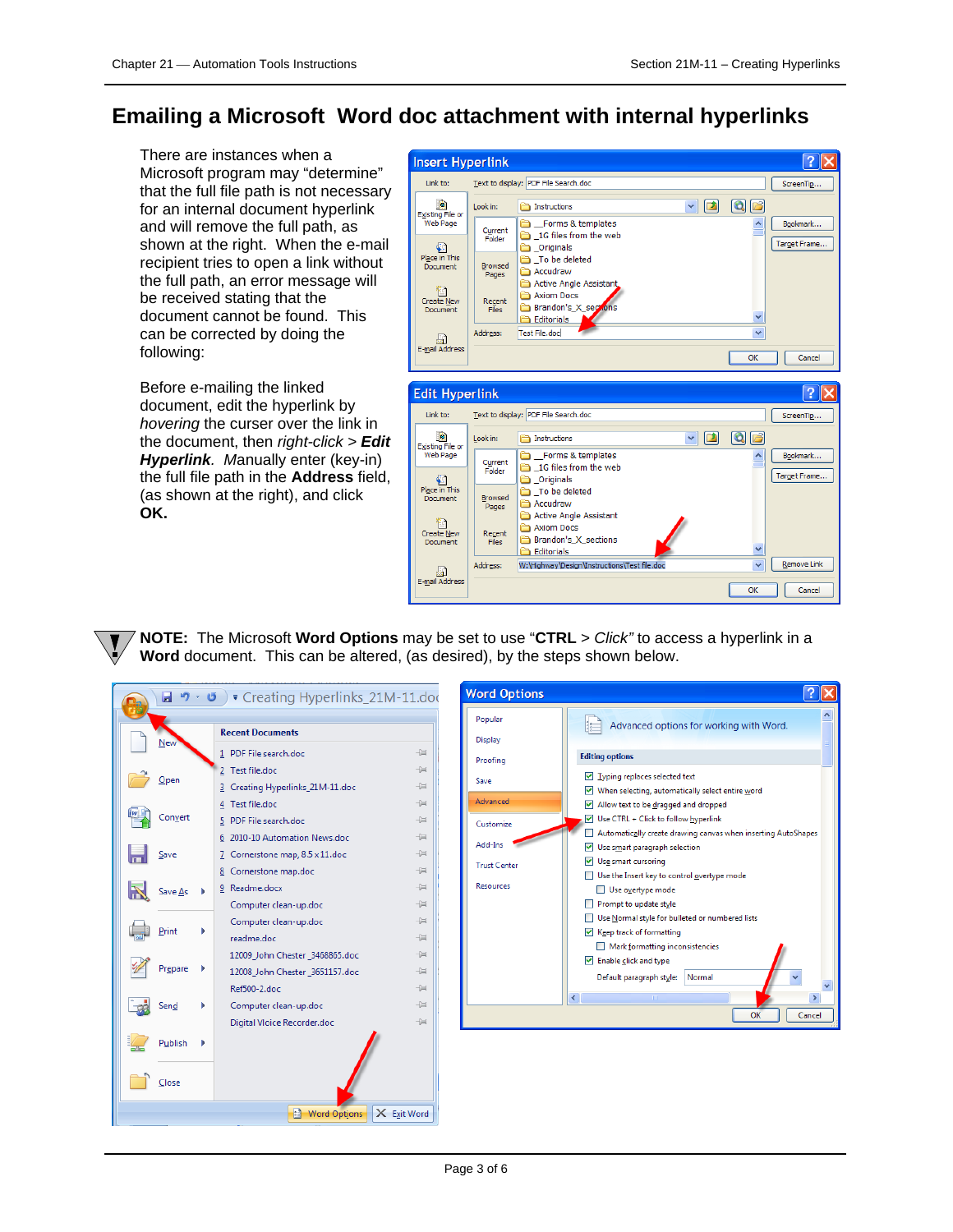### <span id="page-3-0"></span>**Creating a hyperlink in a Microsoft Word document that is to be printed to an Adobe PDF file**

If an "interoffice" hyperlink in a PDF document fails, and was originally created from a Word document, the failure is possibly due to compatibility issues between some versions of Word and Adobe Reader. If this occurs, edit the hyperlink in the Word document, as shown below, and recreate the PDF.

Enter **file:///** followed by the full path to the file, using the drive letter and not the server location.

An example of **correct** hyperlink syntax is as follows: file:///W:\Projects\77235180C96\Design\test.doc

An **incorrect** hyperlink syntax example is shown below:

file:///\\ntresource\(W)DataStor\Projecs\77235180C96\Design\test.doc

When the Word document is printed as a PDF file, the PDF print queue will automatically create a link.

**NOTE:** By default the link may not be underlined or display in a different (blue) color. It will be recognized as a hyperlink only because the cursor will change to a pointing finger when passing over the link. However, the color or the underline feature can be changed in Word before the document is printed.

#### <span id="page-3-1"></span>**Hyperlinks in Email documents**

#### **1. Creating a link within Outlook email**

(In Outlook, use either the Rich Text or HTML text format option. The Plain Text option does not support hyperlinks)

There are two ways to insert a hyperlink in to an Outlook e-mail document

- a. Enter **file:///** followed by the full path and filename
	- i. Example:
		- file:///W:\Projects\77235180C96\Design\test.doc

Or:

b. Highlight the text in the Outlook document to be linked, then from the menu bar, select *Insert > Hyperlink*. The following dialog is displayed:



The highlighted text will display in the "**Text to display"** field (red arrow). On the left side or the dialog, select one of the "**Link To:"** options, (two options are located by the black arrows). These options will allow a link to another file, (which is the most common choice), or to a bookmark within the email document, and more. Use the drop-down arrow (shown by the blue arrow) to locate and select the document or item to be linked. If another document is selected, the full path of the document will display in the Address field, shown by the green arrow. If a bookmark is selected, it will be highlighted in the list.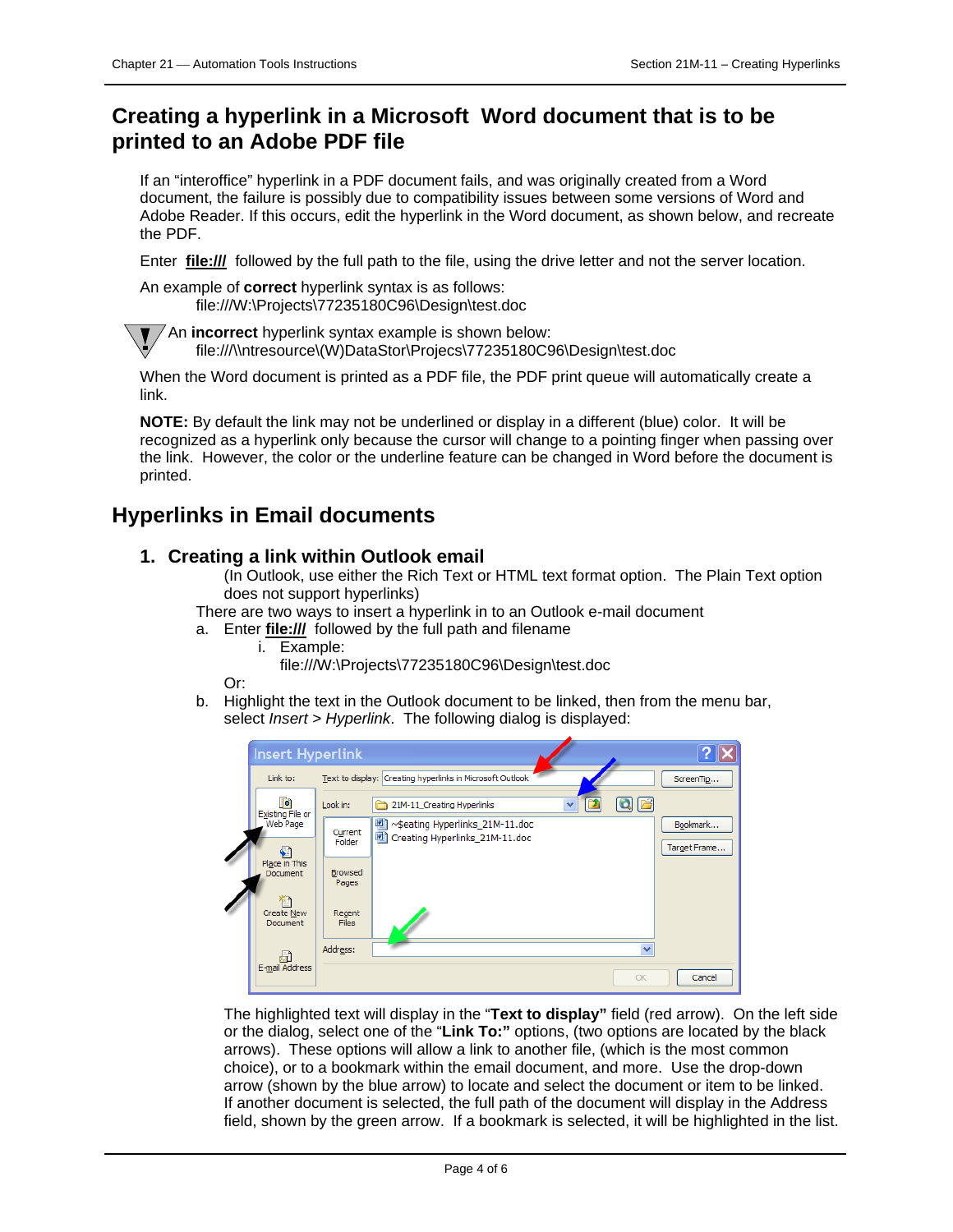#### **2. Creating a link within email** (All formats)

- a. Enter two backslashes "\\" before the path (Example: \\C:\FileName)
- b. The Recipient of this link will have two options when the link is clicked.
	- i. "Open" will work for HTML, but not Rich Text or Plain Text
	- ii. Save will allow recipient to save a copy

#### **3. Creating a link within email** (All formats)

- a. Enter **file:///** followed by the full path and filename
	- i. Example:
		- file:///W:\Projects\77235180C96\Design\test.doc
- **4. Saving an attachment from an email**
	- a. Double Click the Attachment and the **Opening Mail Attachment**  dialog will display.



b. Click the **Save** button (above) and the **Save As** dialog will display.

| <b>Save As</b>                                                          |                                                                                                                                                           |                 |              |  |                     |         |
|-------------------------------------------------------------------------|-----------------------------------------------------------------------------------------------------------------------------------------------------------|-----------------|--------------|--|---------------------|---------|
| Save in:                                                                | e<br>My Documents                                                                                                                                         |                 | $\checkmark$ |  | 图 Q × 1 图 * Tools * |         |
| My Recent<br><b>Documents</b><br>Desktop<br>My Documents<br>My Computer | My eBooks<br>My Music<br>My Pictures<br>My Videos<br>SnagIt Catalog<br>desktop.ini<br>반대 k09063060Grading.xls<br>8 k64330072_RampB.xls<br>¦%] sudoku.mvba |                 |              |  |                     |         |
| My Network                                                              | File name:                                                                                                                                                | UE.rep          |              |  | v                   | $S$ ave |
| Places                                                                  | Save as type:                                                                                                                                             | All Files (*.*) |              |  | v                   | Cancel  |

*c.* Navigate to the location where the file is to be saved, and *click* the **Save** button.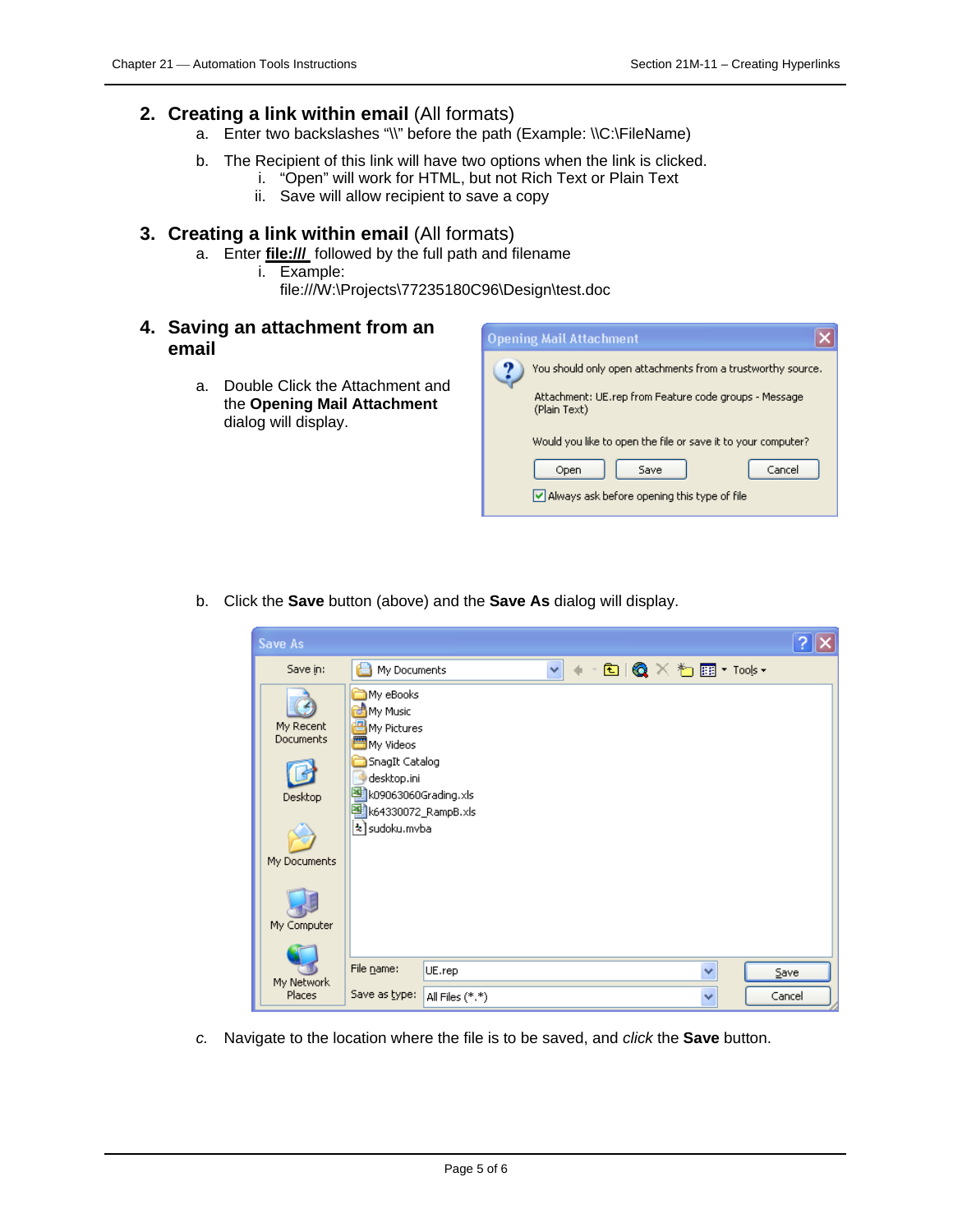When word documents are opened in Outlook they may open in a read layout. This can be disabled as shown at the right.

| <b>Options</b>                                 |                                                                                                                                                                                                                                                                                                         |                                                                               |                                  |                |
|------------------------------------------------|---------------------------------------------------------------------------------------------------------------------------------------------------------------------------------------------------------------------------------------------------------------------------------------------------------|-------------------------------------------------------------------------------|----------------------------------|----------------|
| Security                                       |                                                                                                                                                                                                                                                                                                         | Spelling & Grammar                                                            |                                  | Track Changes  |
| User Information                               |                                                                                                                                                                                                                                                                                                         | Compatibility                                                                 |                                  | File Locations |
| View                                           | General                                                                                                                                                                                                                                                                                                 | Edit                                                                          | Print                            | Save           |
| Mail as attachment<br>Recently used file list: | V Background repagination<br>Blue background, white text<br>Provide feedback with sound<br>Provide feedback with animation<br>Confirm conversion at Open<br>Update automatic links at Open<br>Help for WordPerfect users<br>Navigation keys for WordPerfect users<br>Allow background open of web pages | 4<br>entries<br>Automatically create drawing canvas when inserting AutoShapes | Allow starting in Reading Layout |                |
| Measurement units:                             |                                                                                                                                                                                                                                                                                                         | Inches                                                                        |                                  |                |
|                                                | Show pixels for HTML features<br>Service Options                                                                                                                                                                                                                                                        | Web Options                                                                   |                                  | E-mail Options |
|                                                |                                                                                                                                                                                                                                                                                                         |                                                                               | OK                               | Cancel         |

#### **5. Removing an Attachment from an email**

- a. Make sure you are viewing the email in the full window (not the preview window of Outlook).
- b. If the email in question is HMTL or Plain Text, then right click on the attachment, and choose 'Remove'.
- c. If the email in question is Rich Text, then click into the body of the email and delete the attachment.
- d. Upon closing the email, Outlook will ask you if you want to save the changes (the change being the removal of the attachment). *Select* **Yes**.

| $\leq$ SR for consultant section - Message (HTML)                         |
|---------------------------------------------------------------------------|
| View Insert Format Tools<br>File<br>Edit -<br><b>Actions</b><br>Help      |
| SnagIt Li Window                                                          |
|                                                                           |
|                                                                           |
| Maifield, Deanna [DOT]<br>From:                                           |
| Mander, Wayne [DOT]<br>To:                                                |
| Cc:                                                                       |
| SR for consultant section<br>Subject:                                     |
| Attachments:<br><b>X</b> consultdata.xls (587 KB)                         |
| Open                                                                      |
| Print                                                                     |
| Save As                                                                   |
| The consultant sectiol<br>Remove<br>It that they run periodically to help |